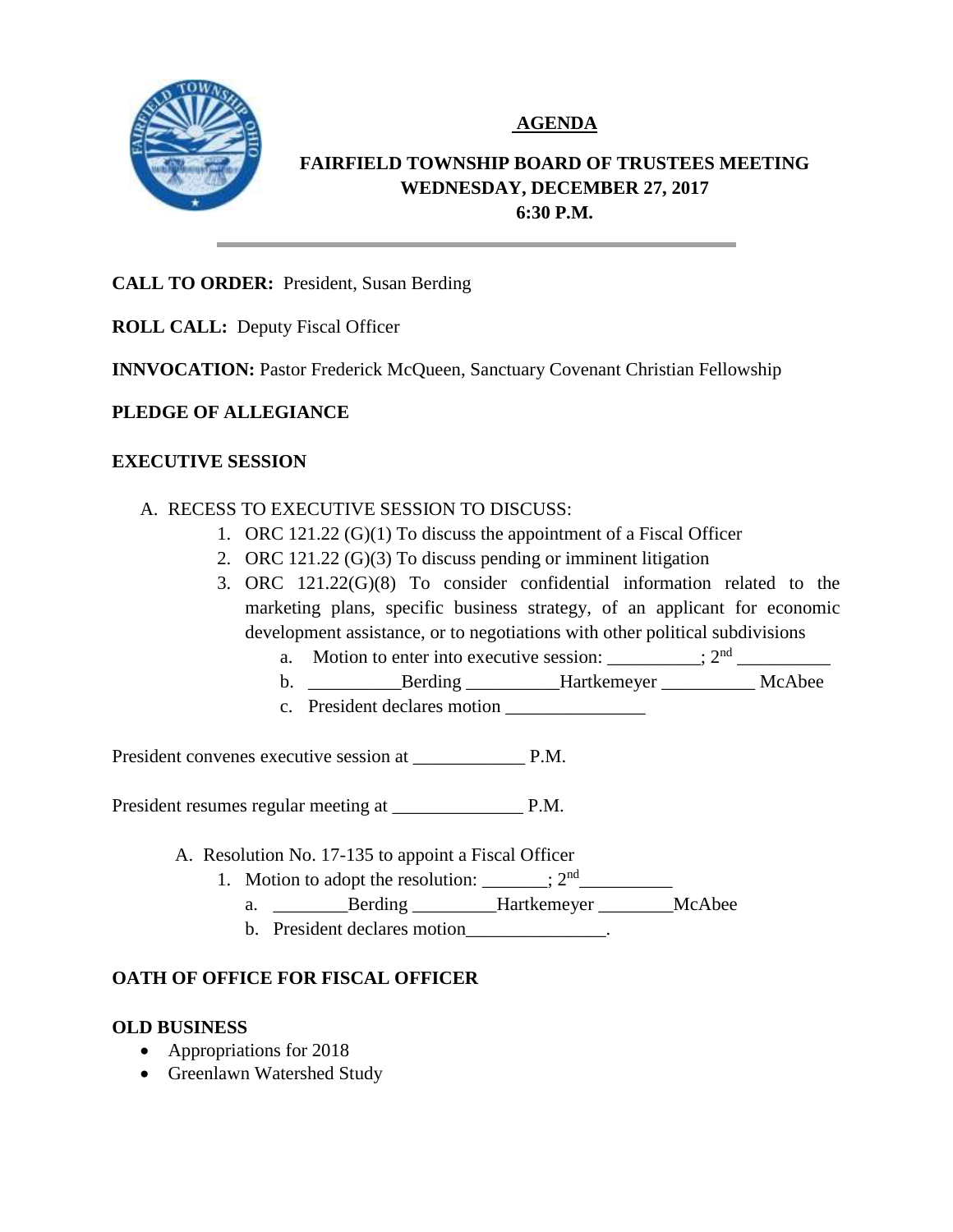#### **ITEMS FOR BOARD DISCUSSION**

• Set 2018 Organizational Meeting

## **COMMUNICATION**

This is the Portion of the meeting where you, the residents of Fairfield Township, are invited to share your thoughts with the Board. Please know that this time has been set aside from the Board to listen to you. Your comments are valued and will be taken into careful consideration. The Board will not engage in dialogue at this time. Presentations are limited to three (3) minutes each.

## **FISCAL OFFICER'S RECOMMENDATIONS AND REPORTS**

- A. Recommend motion to suspend reading of the minutes of the following meeting:
	- a. November 29, 2017, Public Hearing
	- b. December 13, 2017, Work Session
	- c. December 13, 2017, Regular Board Meeting
	- 1. Motion to approve the recommendation:  $\frac{1}{2^{nd}}$ 
		- a. \_\_\_\_\_\_\_\_\_\_\_\_\_\_ Berding \_\_\_\_\_\_\_\_\_\_\_\_\_ Hartkemeyer \_\_\_\_\_\_\_\_\_\_\_\_\_\_ McAbee
		- b. President declares motion
- B. Recommend motion to accept financial reports as submitted by the Deputy Fiscal Officer.
	- 1. Motion to accept the recommendation:  $\frac{1}{2^{nd}}$ 
		- a. Berding Hartkemeyer McAbee
		- b. President declares motion .
- C. Recommend motion to approve payment of the bills by the Fiscal Office
	- 1. Motion to approve the recommendation:  $\frac{1}{2^{nd}}$ 
		- c. \_\_\_\_\_\_\_\_\_Berding \_\_\_\_\_\_\_\_Hartkemeyer \_\_\_\_\_\_\_\_McAbee
		- d. President declares motion\_\_\_\_\_\_\_\_\_\_\_\_\_\_\_.

## **MOTIONS AND RESOLUTIONS**

- A. Resolution No. 17-132 Authorizing Butler County Engineer's to manage Watershed Study RFP and project for Greenlawn Road area
	- 1. Motion to adopt the resolution:  $\frac{1}{2^{nd}}$
	- a. \_\_\_\_\_\_\_Berding \_\_\_\_\_\_\_\_\_Hartkemeyer \_\_\_\_\_\_\_\_\_\_\_McAbee
	- b. President declares motion .